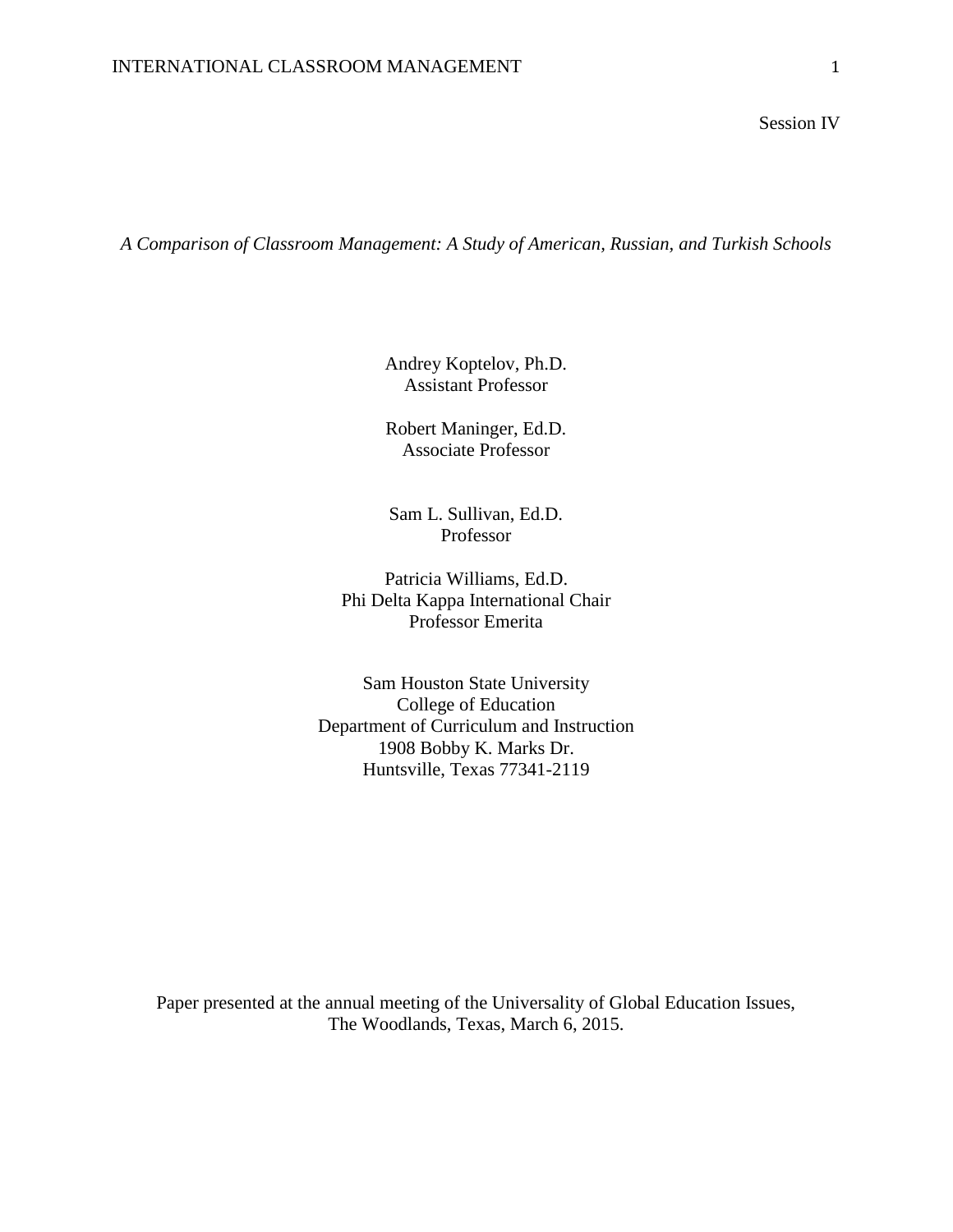# **Abstract**

Classroom management issues for teachers have direct implications on teachers and students. This study focused on comparisons of classroom discipline problems in the state of Texas, in a Russian province, and in a school in Turkey. The study analyzed how similar or dissimilar the classroom discipline issues are of these three different cultures, and what effect this might have had on the level of stress for teachers. The surveys were conducted electronically using a survey that collected quantitative data that was used for comparison. This study found that discipline issues are very similar, and often-times the same for teachers in these three very different regions of the world. There were eight items, of a total of twenty-four, that reported agreement between at least two of the countries surveyed. The data also revealed a few differences due to the nuances of the cultures that were studied.

Key words: *Classroom Discipline, Teacher Stress, International Classroom Discipline*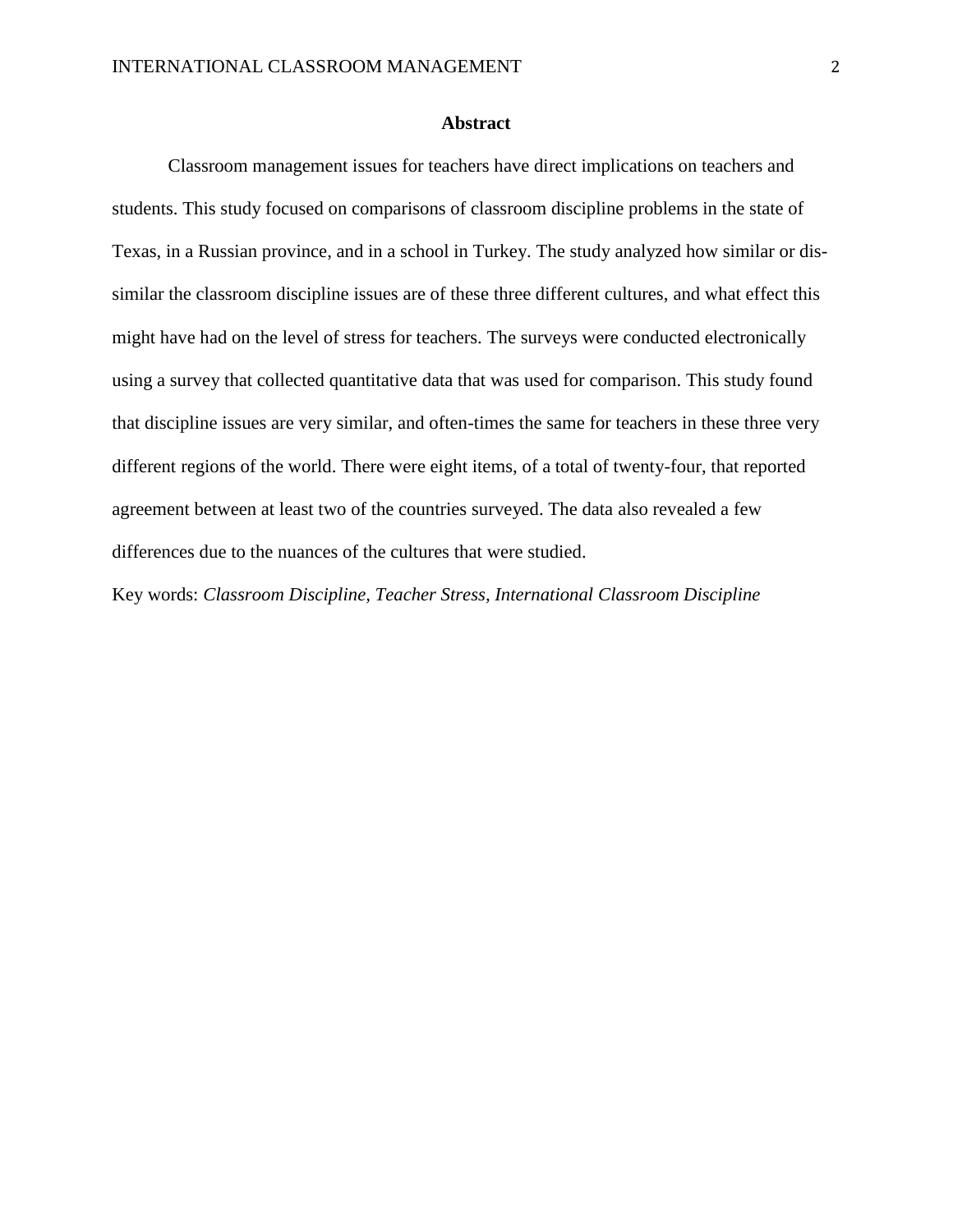# **Introduction**

As one of the authors of this study, Dr. Patricia Williams walked into a Houston Texas elementary classroom, the substitute teacher was literally screaming, "Sit down and shut up!" However, students ignored the command and continued laughing and playing chase around the classroom. The student teacher, an older man, backed against the wall with panic and fear engraved on his face. Today he was being observed and evaluated. How was he going to gain control? Were both the substitute teacher and student teacher stressed? Absolutely! Research has indicated that teacher stress is a real issue in classrooms everywhere that is sometimes tied to discipline problems. Our study compared classroom discipline and classroom management in different social and economic settings and shows that similar situations can happen in Russia, Turkey, the United States, and around the world.

According to the studies about classroom management, many articles abound that center on ways to cope with teacher stress due to students' lack of discipline. According to Ramon Lewis's (1999) study results, "most concerned teachers also express a greater tendency to get sick as a result of the stress" (p.155). He suggested that professional development programs assist teachers in sharing power with students and reflecting on coping strategies (Lewis, 1999). Jones, Bailey, & Jacob (2014) concurred, with the belief that effective management entails "supporting students to manage themselves throughout daily learning and activities" (p. 19). As noted by Clement (2010), a Google search for classroom management showed over five million hits, and Amazon.com listed 11,000 books available for purchase on the topic. Many texts outline a clear correlation between teacher stress and student discipline which is tied to the effectiveness of classroom management. What is the connection between classroom management and discipline? Classroom management is a much broader area that emphasizes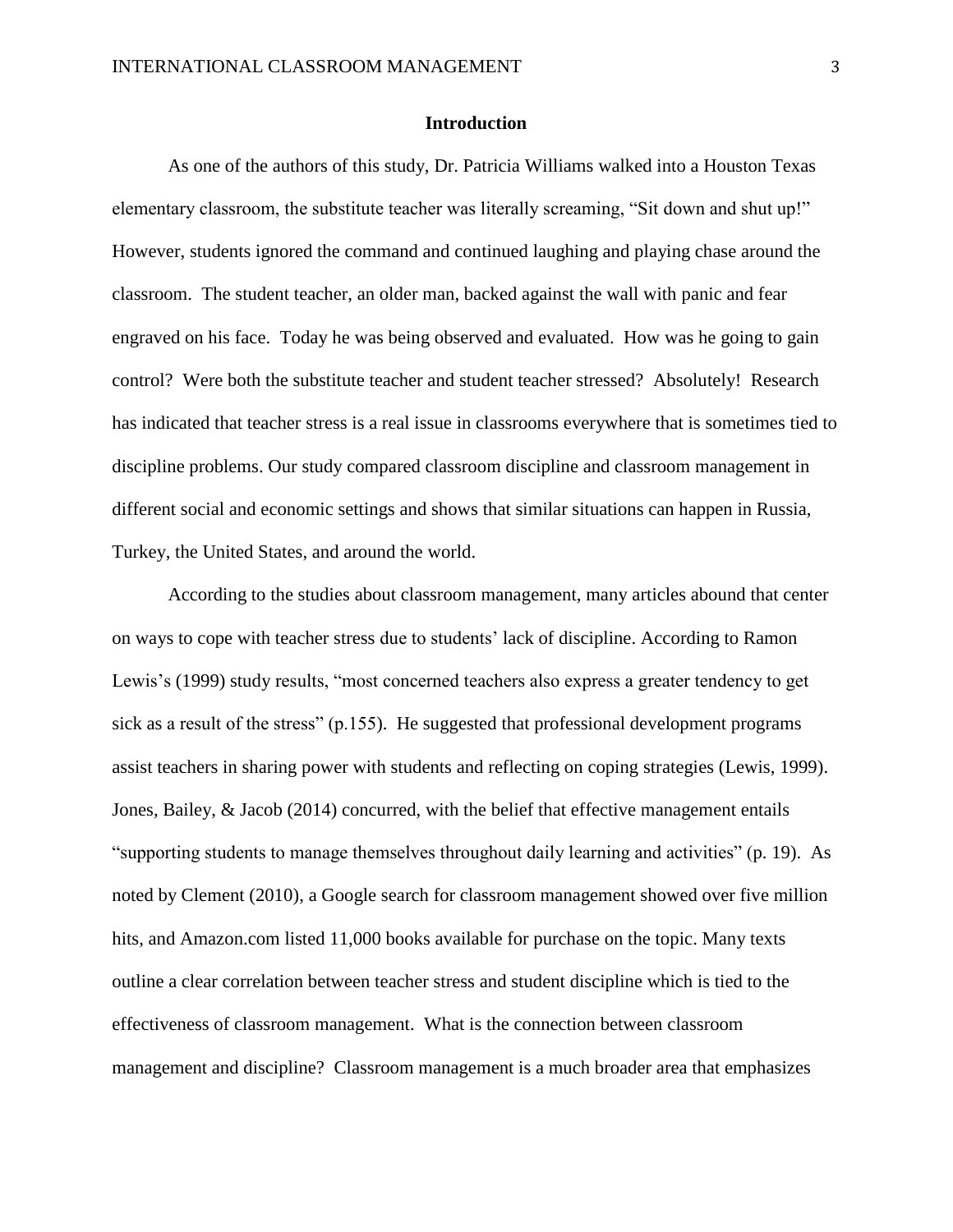quality instruction as a way to minimize disruptions. Discipline typically refers to what teachers do to respond to students who are behaving inappropriately (Lewis, 1999).

In conducting the Annual Pi Delta Kappa/Gallup Poll of the Public's Attitude toward the Public Schools, which has been administered for over twenty years, the staff's first question to those being interviewed was an open ended question concerning the biggest problem facing schools in their communities (Bushaw & Calderon, 2014). This opened-ended question with no prompts provides insight into the American public's beliefs. Throughout the years, the public has named discipline issues as one of the top problems. In order to lower teacher stress and to help manage classroom misbehavior, we first need to know more about what discipline problems are actually causing the greatest discomfort that may initiate a teacher's desire to leave the classroom permanently. Do discipline issues that cause this discomfort (stress) differ among American (in this specific case, Texas), Turkish, and Russian teachers?

#### **Methodology**

To discover the differences in discipline issues that caused teacher stress among American, Turkish, and Russian teachers, we emailed a 24-item questionnaire, similar to the one developed by Wright, O'Hair, and Alley (1988), to participants in the three countries. We discovered that some problems, such as passing notes, seemed unimportant to all teachers, regardless of where they taught, possibly because of technology changes. For instance, students now simply send text messages. However, other misbehaviors seemed prevalent in all countries and with all age groups.

Participants consisted of a representative sample of Texas pre-K-12 public school teachers, student teachers, and methods students; Turkish elementary and secondary school teachers; and Russian elementary and secondary school teachers living in Syktyvkar, Komi Republic, Russia. During 2014, one of the authors, Dr. Koptelov, translated the survey into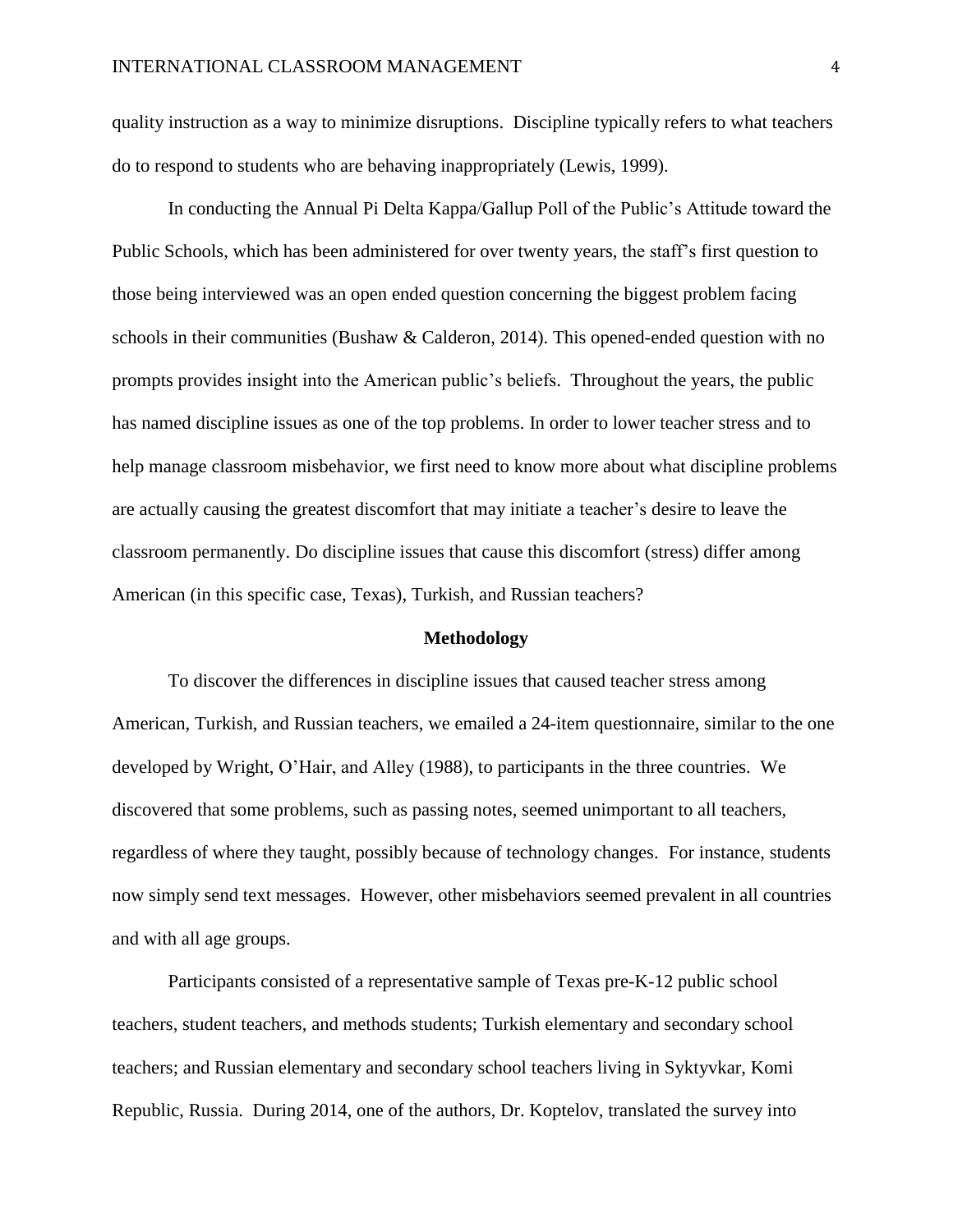Russian and emailed a letter, along with the questionnaire, and received responses from over 70 participants. The results were then translated back into English for comparison and interpretation. Also, a graduate student who used the survey instrument for her 2007 thesis translated it into Turkish, and over 200 participants returned their questionnaires. (Demir, 2007)

The demographic section asked participants to indicate their age, gender, years of teaching experience, educational background and degree(s) held, school size, type of district, and grade level(s) they taught. The survey section dealt with how much teacher stress particular discipline problems caused. These 24 items included a list of misbehaviors, such as grooming in class, being rebellious, and talking at inappropriate times, with response categories ranging from "very little" to "great" concern. Then, the open-ended question section asked about additional common discipline problems within and outside the classroom.

#### **Results**

#### **Descriptive Statistics**

While most respondents from Texas and Russia were female teachers, those from Turkey were mainly male teachers. Furthermore, the participants from all three countries were primarily elementary school teachers. We had responses from 335 experienced teachers in Texas, as well as 660 from elementary and secondary pre-service teachers. There were 59 responses from Russian in-service teachers and 225 responses from Turkish in-service teachers. Both urban and suburban school settings were part of the demographic makeup in all three countries. Overall, the responses showed more similarities than differences when comparing the three teacher groups.

# **Similarities**

The years of experience reported by teachers in all three countries were very similar. Grade levels, on average, were also very similar. Koptelov, Maninger, and Sullivan (2015) found, when comparing the highest degree of concern, cheating topped the list in Texas and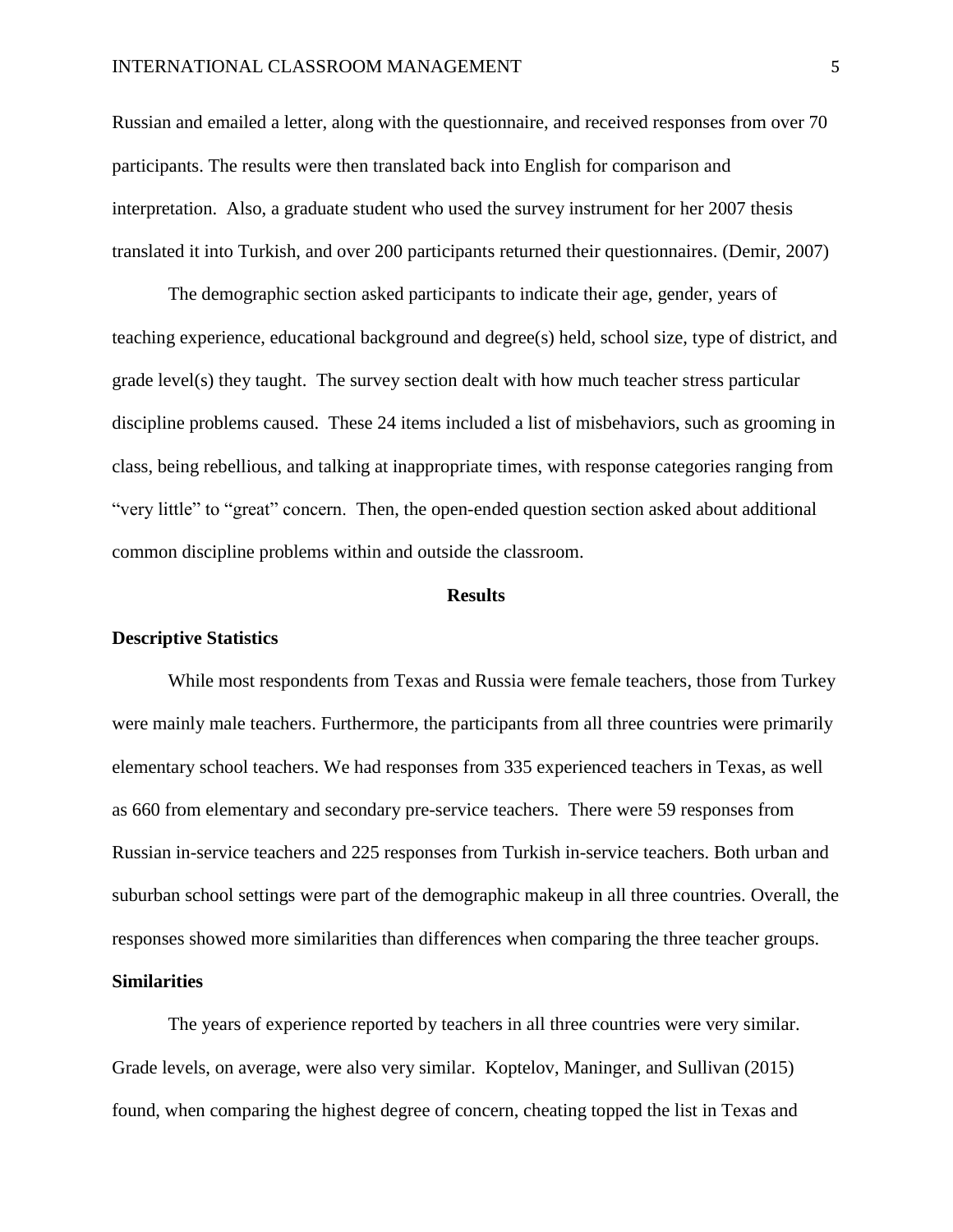Russia. Nonparticipation and grooming were similar. (Koptelov, et. al, 2015). When comparing the lowest degree of concern, there were also similar concerns such as notes, snacking, tardiness, fads, and extortion. (Koptelov, et.al, 2015).

# **Differences**

Russian teachers reported that noises were the biggest problem; they also mentioned cliques and tattling as major concerns. Turkish participants stated that talking and nonparticipation caused them the highest degree of discomfort. They stated that class clowns and students touching others were serious problems as well. Interestingly enough, the major problems in 1987 for all Texas classroom educators were talking and non-participating. By 2003, the top contenders became fighting and rebellion, along with insubordination.

In 2006, Texas teachers decided that drugs were becoming another significant problem. Russian and Turkish educators, however, did not believe that drugs were a problem in their schools. Also, by 2006, Texas participants included fighting as another high degree discipline problem in the classroom. At that time, in Russia and Turkey it was of little concern. These are some differences in the reported misbehaviors facing Turkish, Russian, and Texas teachers.

## **Discussion**

Our research study explored the teacher discomfort (stress level) caused by specific student discipline problems; teachers from three countries (Texas-USA, Russia, and Turkey) with completely different populations were contacted. Interesting similarities resulted even though the surveys were done throughout different time periods. However, results from the surveys in Russia and United States were more similar than those of Turkey. For example, most Turkish participants were men, while the vast majority from Russia and Texas were females.

For a more thorough analysis of the data, we intend to conduct a survey simultaneously in all three countries. We have already started e-mailing a new survey in Texas to obtain more